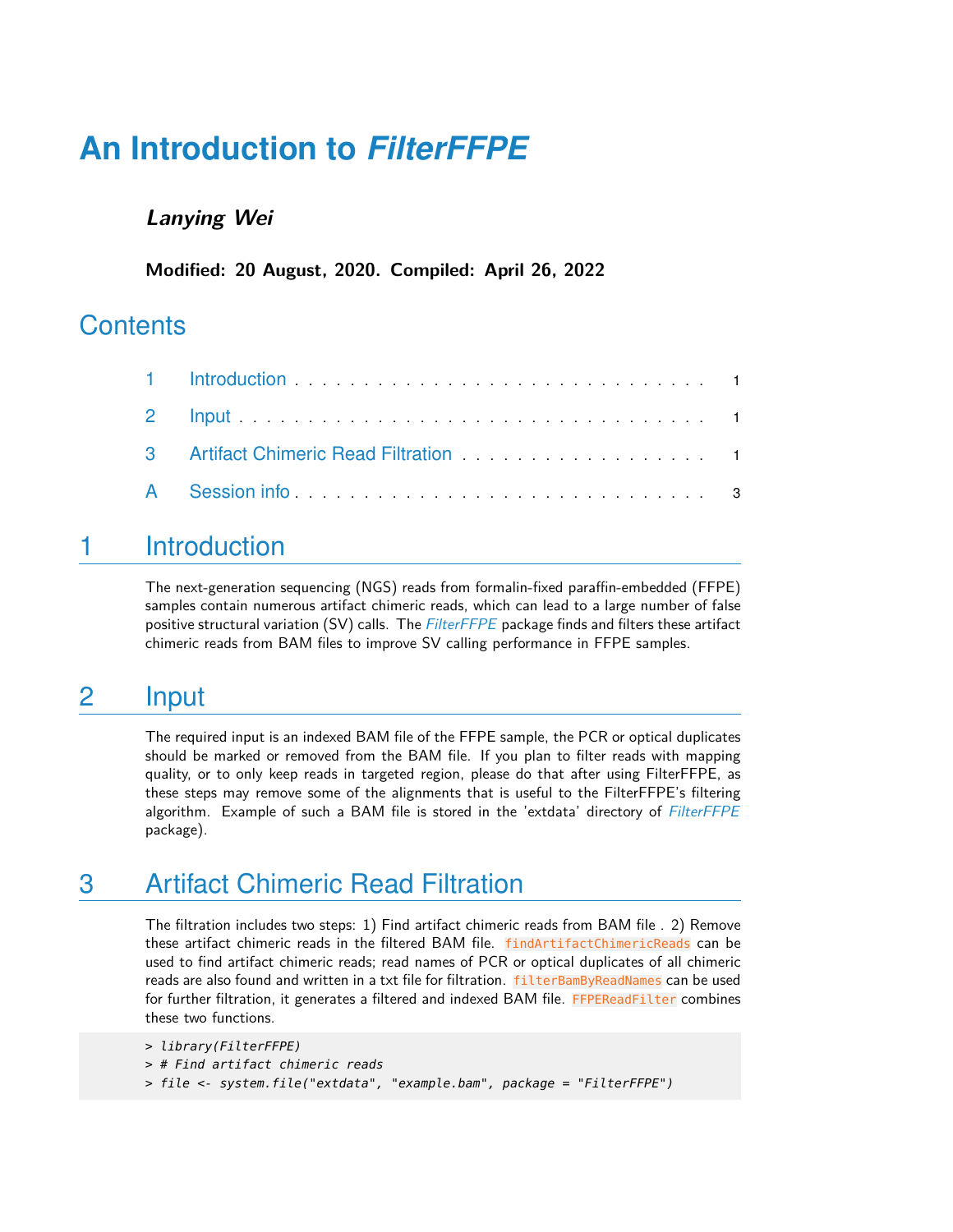```
> outFolder <- tempdir()
> FFPEReadsFile <- paste0(outFolder, "/example.FFPEReads.txt")
> dupChimFile <- paste0(outFolder, "/example.dupChim.txt")
> artifactReads <- findArtifactChimericReads(file = file, threads = 2,
+ FFPEReadsFile = FFPEReadsFile,
                                            dupChimFile = dupChimFile)> head(artifactReads)
[1] "SRR1523265.24545253" "SRR1523265.31420529"
[3] "SRR1523265.38291385" "SRR1523265.49620943"
[5] "SRR1523265.5056364" "SRR1523265.52887917"
>
> # Filter artifact chimeric reads and PCR or optical duplicates of chimeric reads
> dupChim <- readLines(dupChimFile)
> readsToFilter <- c(artifactReads, dupChim)
> destination <- paste0(outFolder, "/example.FilterFFPE.bam")
> filterBamByReadNames(file = file, readsToFilter = readsToFilter,
                      destination = destination, overwrite=TRUE)
[1] "/tmp/Rtmp1iN2HL/example.FilterFFPE.bam"
>
> # Perform finding and filtering with one function
> file <- system.file("extdata", "example.bam", package = "FilterFFPE")
> outFolder <- tempdir()
> FFPEReadsFile <- paste0(outFolder, "/example.FFPEReads.txt")
> dupChimFile <- paste0(outFolder, "/example.dupChim.txt")
> destination <- paste0(outFolder, "/example.FilterFFPE.bam")
```

```
> FFPEReadFilter(file = file, threads=2, destination = destination,
```

```
+ overwrite=TRUE, FFPEReadsFile = FFPEReadsFile,
```

```
+ dupChimFile = dupChimFile)
```

```
[1] "/tmp/Rtmp1iN2HL/example.FilterFFPE.bam"
```
 $\rightarrow$ 

The generated BAM file can be loaded with scanBam function from [Rsamtools](http://bioconductor.org/packages/Rsamtools) package for further interrogation.

```
> # load Bam file with scanBAM
> newBam <- Rsamtools::scanBam(destination)
> head(newBam[[1]]$seq)
DNAStringSet object of length 6:
    width seq
[1] 90 CAGCTGCTCAACCACCTCCTCTCT...CCCTGGCCCTCCCAGCCCACGAT
[2] 90 CAGCTGCTCAACCACCTCCTCTCT...CCCTGGCCCTCCCAGCCCACGAT
[3] 90 CAGCTGCTCAACCACCTCCTCTCT...CCCTGGCCCTCCCAGCCCACGAT
[4] 90 CAGCTGCTCAACCACCTCCTCTCT...CCCTGGCCCTCCCAGCCCACGAT
[5] 90 ACCCCACTCCCTGGCCCTCCCAGC...CCTGAACCCCCAGCCTGTGGTTC
[6] 90 CCCCCACTCCCTGGCCCTCCCAGC...CCTGAACCCCCAGCCTGTGGTTC
```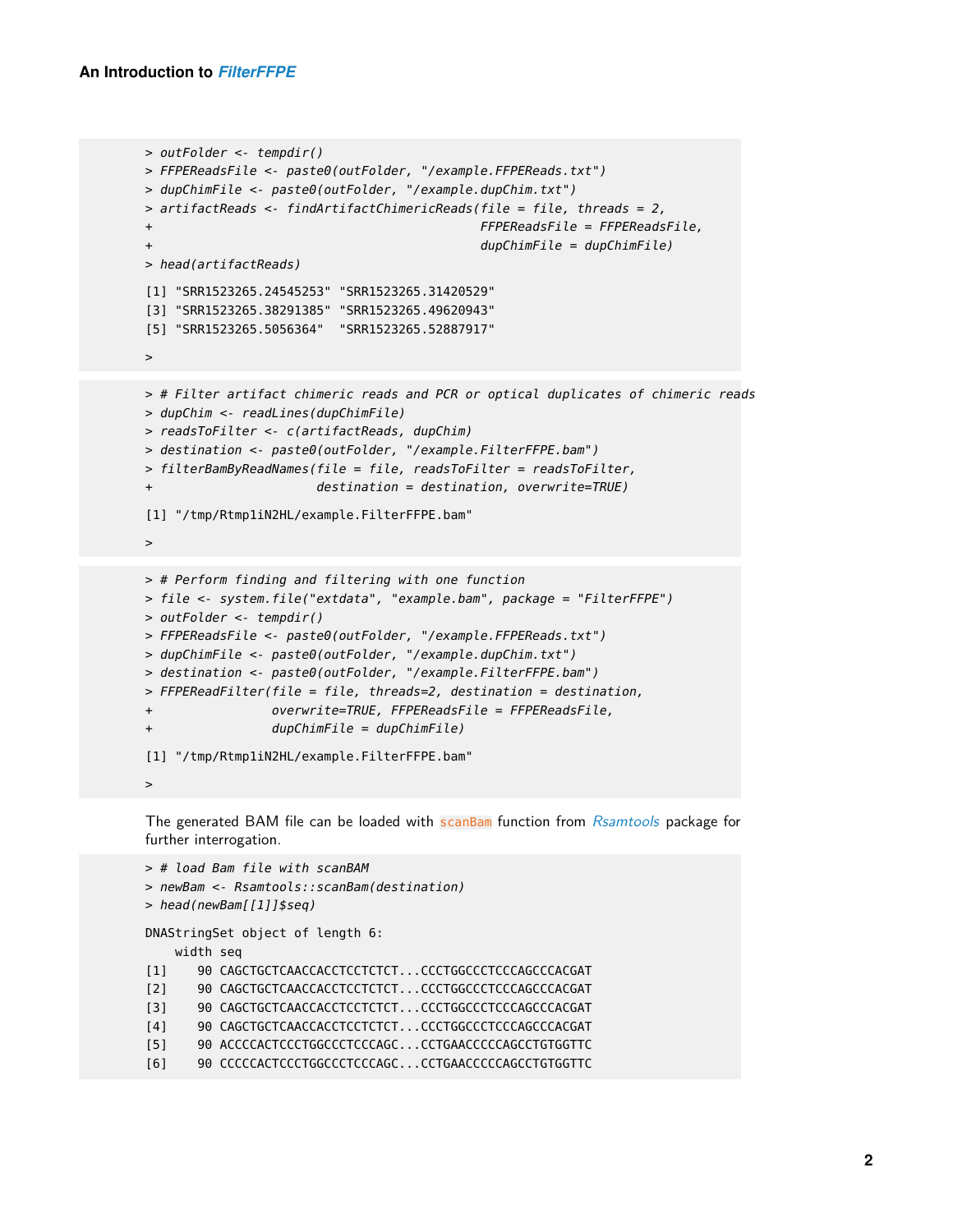## A Session info

```
> packageDescription("FilterFFPE")
Package: FilterFFPE
Type: Package
Title: FFPE Artificial Chimeric Read Filter for NGS
      data
Version: 1.7.0
Authors@R: person("Lanying", "Wei",
      email="lanying.wei@uni-muenster.de", role =
      c("aut", "cre"), comment = c(ORCID ="0000-0002-4281-8017"))
Description: This package finds and filters
      artificial chimeric reads specifically
      generated in next-generation sequencing (NGS)
      process of formalin-fixed paraffin-embedded
      (FFPE) tissues. These artificial chimeric reads
      can lead to a large number of false positive
      structural variation (SV) calls. The required
      input is an indexed BAM file of a FFPE sample.
License: LGPL-3
Encoding: UTF-8
Imports: foreach, doParallel, GenomicRanges, IRanges,
      Rsamtools, parallel, S4Vectors
Suggests: BiocStyle
biocViews: StructuralVariation, Sequencing,
      Alignment, QualityControl, Preprocessing
git_url:
      https://git.bioconductor.org/packages/FilterFFPE
git_branch: master
git_last_commit: c9183ae
git_last_commit_date: 2022-04-26
Date/Publication: 2022-04-26
Author: Lanying Wei [aut, cre]
      (<https://orcid.org/0000-0002-4281-8017>)
Maintainer: Lanying Wei <lanying.wei@uni-muenster.de>
Built: R 4.2.0; ; 2022-04-26 20:27:32 UTC; unix
-- File: /tmp/RtmpUS6fqr/Rinst2259995a54fee7/FilterFFPE/Meta/package.rds
> sessionInfo()
R version 4.2.0 RC (2022-04-21 r82226)
Platform: x86_64-pc-linux-gnu (64-bit)
Running under: Ubuntu 20.04.4 LTS
Matrix products: default
BLAS: /home/biocbuild/bbs-3.16-bioc/R/lib/libRblas.so
LAPACK: /home/biocbuild/bbs-3.16-bioc/R/lib/libRlapack.so
```
locale: